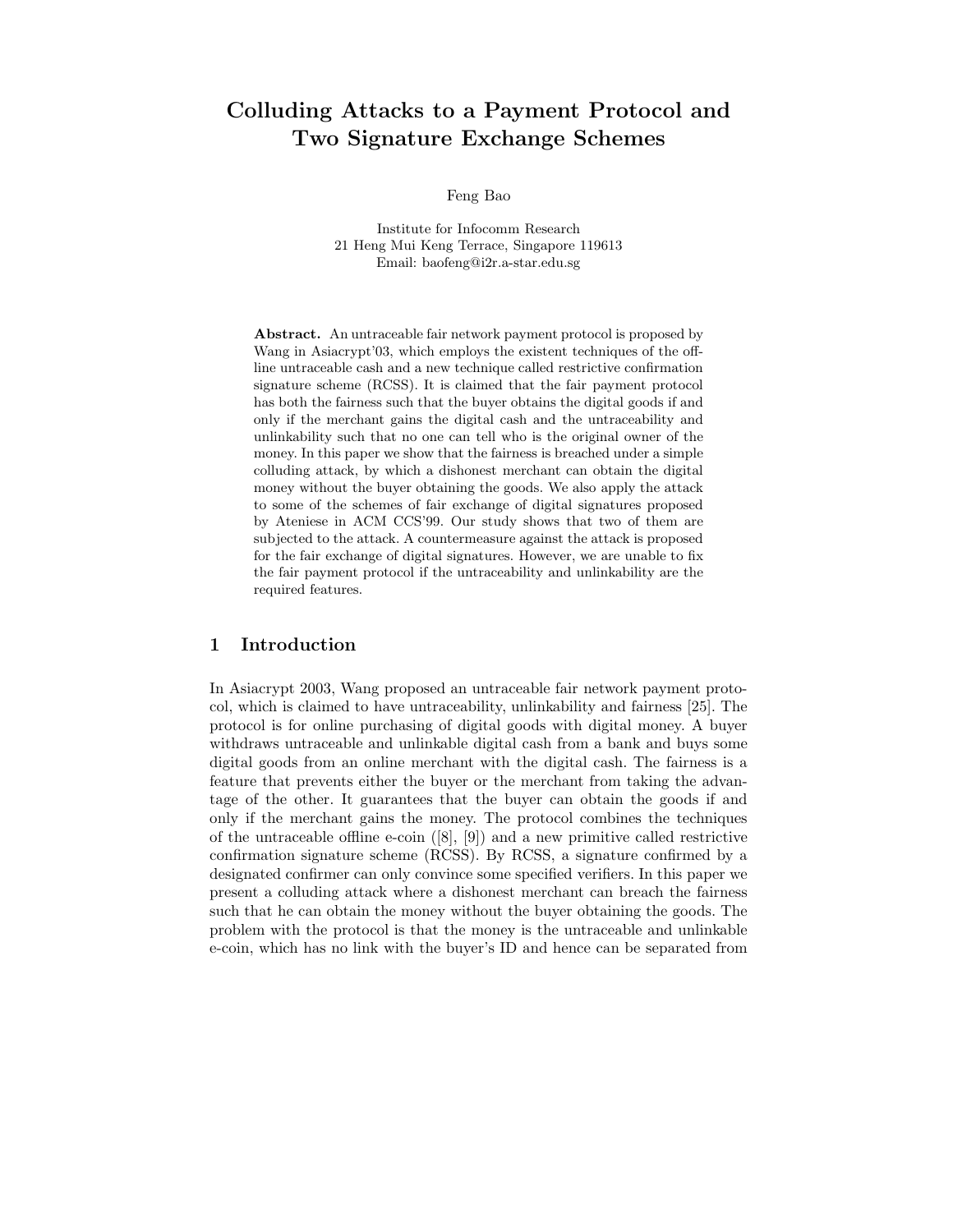the RCSS-signed order agreement. That is the vulnerable point our attack exploits. The attack does not work if the digital money is internally linked to the buyer's ID. But the untraceability and unlinkability would be lost in that case.

We can also apply a similar colluding attack to the schemes of fair exchange of digital signature proposed by Ateniese in [4]. There are six schemes in [4] for fair exchange of 1) RSA signatures; 2) Gennaro-Halevi-Rabin signatures; 3) Cramer-Shoup signatures; 4) Guillou-Quisquater signatures; 5) Schnorr (or Poupard-Stern) signatures; and 6) ElGamal (or DSA) signatures, respectively. We show that 5) and 6) are subject to the attack, while 1, 2, 3) and 4) are not. The schemes 1), 2) and 3) have the same principle as Boyd-Foo scheme in [7], where TTP performs different converting functions for different users. The colluding attack does not apply to such schemes. The scheme 4) is an improved version of Bao-Deng-Mao scheme in [5]. A flaw of [5], which was first pointed out in  $[7]$ , is removed in 4). The reason why 5) and 6) are subject to the attack is that Schnorr signatures and ElGamal signatures have a special feature, which Guillou-Quisquater signatures do not have. The feature does not affect the security requirements of digital signature. However, it is the key point in determining whether the attack works. The feature will be discussed later in this paper. The attack works only if the system allows new users to register at any time.

The rest of the paper is organized as follows. In Section 2, we describe the untraceable fair payment protocol proposed in Asiacrypt'03. In Section 3, we present a colluding attack breaching the fairness of the protocol and explain why the attack works. In Section 4, we describe the two schemes of fair exchange of digital signatures proposed in ACM CCS'99. In Section 5, we discuss the special feature of digital signatures that we exploit and present the colluding attack to the two schemes. We also give the countermeasure against the attack. Section 6 concludes the paper.

# 2 Untraceable Fair Network Payment Protocol

In this section we describe the untraceable fair network payment protocol proposed in [25]. For simplicity, we skip the details of the building-block RCSS (restrictive confirmation signature scheme) and put it in the Appendix A for interested readers. We also simplify the description of the protocol by assuming that the payment is in one e-coin instead of  $n$  e-coins as in [25].

#### Entities

 $U$  — the buyer, who buys soft goods from the merchant.

 $\mathcal{M}$  — the merchant, who sells the soft goods to the buyer.

 $\beta$  — the bank, who issues e-coins to the buyers.

TTP — the trusted third party, who resolves dispute in payment protocol.

# System Parameters and Cryptographic Keys

 $p, q, g \rightarrow p, q$  large primes,  $q|p-1, g$  a generator of the subgroup  $G_q$  of order q of  $\mathbb{Z}_p^*$ .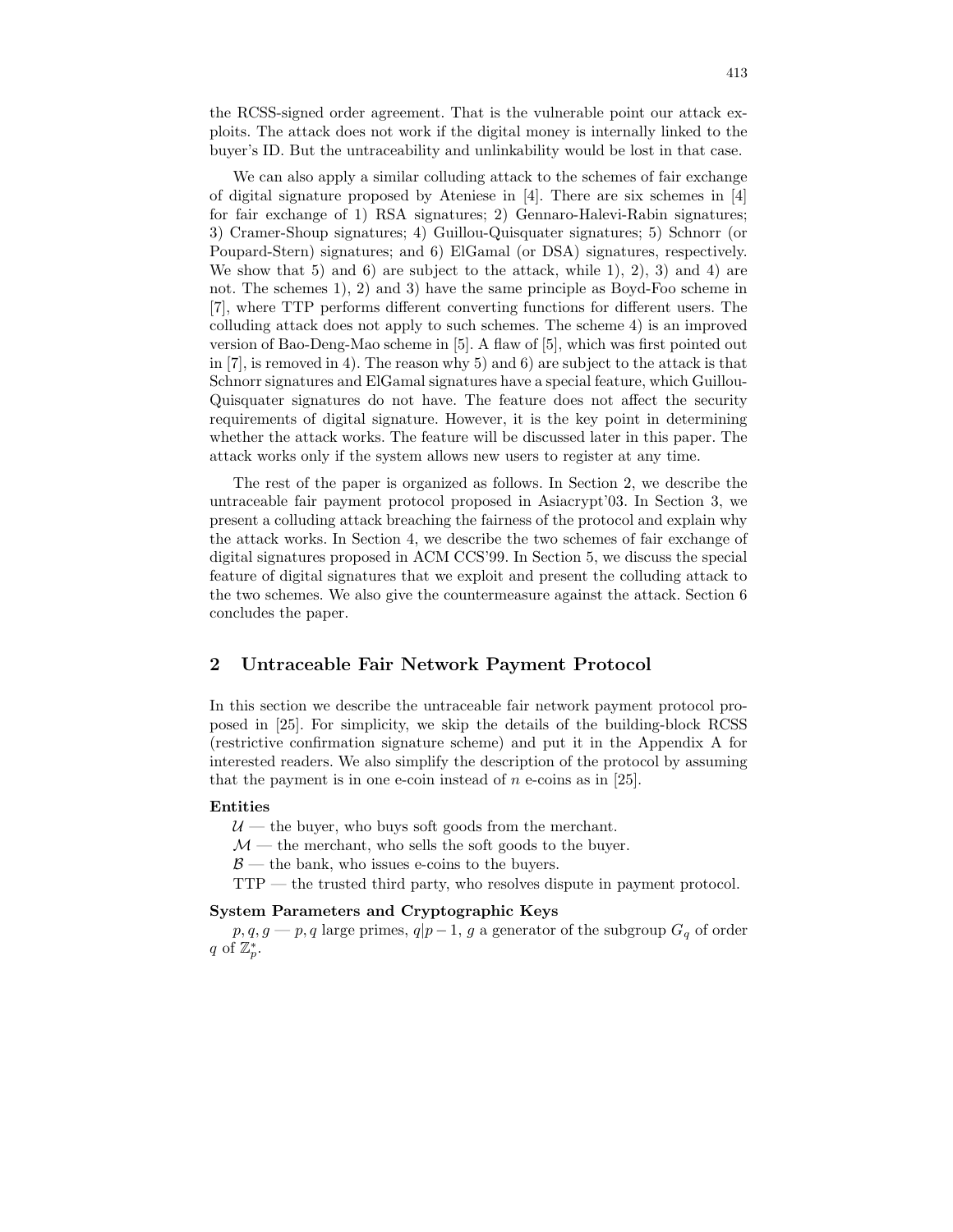$y_{\mathcal{B}}, x_{\mathcal{B}} \longrightarrow \mathcal{B}$ 's public and private keys,  $y_{\mathcal{B}} = g^{x_{\mathcal{B}}} \mod p$ .  $y_{TTP}, x_{TTP}$  — TTP's public and private keys,  $y_{TTP} = g^{x_{TTP}} \mod p$ .  $g_1, g_2$  — two elements of  $G_q$  published by  $\mathcal{B}$ , for e-coin scheme.

### Two Building-Block Techniques

RCSS — restrictive confirmation signature scheme. In RCSS, a signature signed by a signer  $S$  can be confirmed by a confirmer  $C$ , and  $C$  can convince only some specified verifiers  $\mathcal G$  that the signature is valid and truly signed by  $S$ . RCSS is the main technique designed for the fair payment protocol in [25]. It is denoted by  $Sign_{BCSS}(S, C, \mathcal{G}, m)$ .

 $BP$  — interactive bi-proof of equality. In BP either  $\log_{\alpha} Y = \log_{\beta} Z$  or  $\log_{\alpha} Y \neq \log_{\beta} Z$  is proved. The proof system is denoted by  $BP(\alpha, Y, \beta, Z)$  in [25], where no detailed description of BP is presented but the reader is referred to [16] and [19].

The untraceable fair network payment protocol consists of five processes, namely account opening, withdrawal, payment, dispute and deposit. The details are as follows.

### Account Opening

The buyer U randomly selects  $u_1 \in \mathbb{Z}_q$  and transmits  $I = g_1^{u_1} \mod p$  to B if  $Ig_2 \neq 1$ . The identifier I used to uniquely identify U can be regarded as the account number of U. Then B publishes  $g_1{}^{x_B}$  (we omit mod p here) and  $g_2{}^{x_B}$ so that U can compute  $z = (Ig_2)^{x_{\mathcal{B}}} = (g_1{}^{x_{\mathcal{B}}})^{u_1} g_2{}^{x_{\mathcal{B}}}$  for himself.

### **Withdrawal**

The buyer  $U$  performs the following protocol to withdraw an e-coin from the bank:

- 1. B randomly selects  $w \in \mathbb{Z}_q^*$  and sends  $e_1 = g^w$  and  $e_2 = (Ig_2)^w$  to U.
- 2. U randomly selects  $s, x_1, x_2 \in \mathbb{Z}_q^*$  and computes  $A = (Ig_2)^s$ ,  $B = g_1^{x_1}g_2^{x_2}$ and  $z' = z^s$ . U also randomly selects  $u, v, t_c \in \mathbb{Z}_q^*$  and computes  $e'_1$  $e_1{}^ug^v, e'_2 = e_2{}^{su}A^v$  and  $(a_c, b_c) = (g^{t_c}, y_{TTP}^{t_c})$ . Then U sends  $c = c'/u$ mod q to B, where  $c' = \mathcal{H}(A, B, z', e_1', e_2', b_c) + a_c \mod q$ , where  $\mathcal{H}$  is a collision-free hash function to  $\mathbb{Z}_q^*$ . Note that  $(a_c, b_c)$  is a pair of confirmation parameters.
- 3. B sends  $r = cx_B + w \mod q$  to U.
- 4. U verifies whether  $g^r = y_{TTP}^c e_1$  and  $(Ig_2)^r = z^c e_2$ . If the verification holds, U accepts and computes  $r' = ru + v \mod q$ . Note that  $\langle A, B, (z', e'_1, e'_2, r', \ldots) \rangle$  $a_c, b_c$ ) > represents a pseudo e-coin.

#### Payment

The Buyer  $U$  and the merchant  $M$  exchange the e-coin and the soft goods in this protocol. In the original protocol multiple e-coins are traded for the soft goods. We present a simplified version of one e-coin without loss of generality.

1. U selects goods and signs an order agreement  $\theta = Sign_{BCSS}(\mathcal{U},\mathcal{M},TTP,OA)$ , where  $OA = \{ID_{\mathcal{U}}, ID_{\mathcal{M}}, \text{ purchase data/information}, \text{ goods description}, \}$  $(A, B)$ .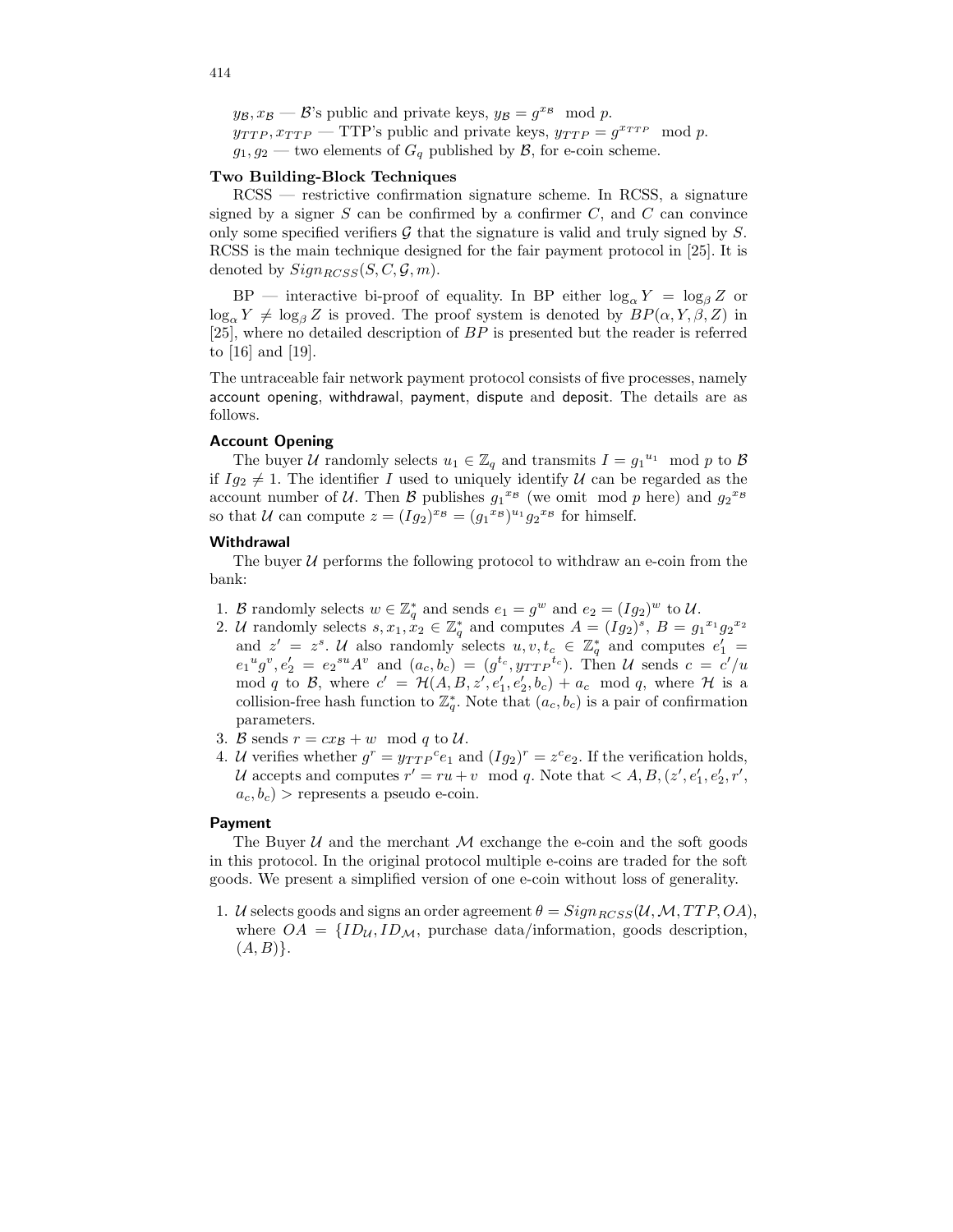- 2. U sends the pseudo e-coin  $\langle A, B, (z', e'_1, e'_2, r', a_c, b_c) \rangle$  and  $\theta$  to M
- 3. M verifies the pseudo e-coin and  $\theta$ . If all of them are valid and  $A \neq 1$ , then he sends  $d = \mathcal{H}(A, B, ID_{\mathcal{M}}, \text{date/time})$  to  $\mathcal{U}.$
- 4. U sends  $k_1 = du_1 s + x_1 \mod q$  and  $k_2 = ds + x_2 \mod q$  to U. In addition, U must run the interactive protocol of bi-proof  $BP(g, a_c, y_{TTP}, b_c)$  with M to show  $\log_g a_c = \log_{y_{TTP}} b_c$ .
- 5. M accepts the pseudo e-coin and the payment transcripts < A, B,(z 0 , e 0 1 , e 0 2 ,  $r', a_c, b_c$ ,  $(d, k_1, k_2) >$  if the following verifications hold:

$$
g^{r'} = y_B \mathcal{H}(A, B, z', e'_1, e'_2, b_c) + a_c e'_1
$$
  

$$
A^{r'} = z'^{\mathcal{H}(A, B, z', e'_1, e'_2, b_c) + a_c} e'_2
$$
  

$$
g_1^{k_1} g_2^{k_2} = A^d B
$$

If the above verifications pass,  $M$  sends the soft goods to the buyer  $U$ .

6.  $U$  checks the soft goods delivered by  $M$ . If it matches the description in  $OA$ , U releases  $t_c$  to M. Since each one can check  $a_c = g^{t_c}$  and  $b_c = y_{TTP}^{t_c}$  by himself, the coin  $\langle A, B, (z', e'_1, e'_2, r', a_c, b_c, t_c), (d, k_1, k_2) \rangle$  (i.e., the pseudo e-coin plus  $t_c$ ) denotes a true e-coin that can be directly cashed from the bank.

#### **Disputes**

If U refuses to send  $t_c$  to the merchant M, M begins the dispute process in which TTP can convert the pseudo e-coin into the true e-coin.

- 1. M sends the order agreement  $OA$ , the RCSS signature  $\theta$ , the soft goods and the pseudo e-coin  $\langle A, B, (z', e'_1, e'_2, r', a_c, b_c), (d, k_1, k_2) \rangle$  to TTP.
- 2. The TTP checks the validity of the soft goods, pseudo e-coin and signature  $\theta$ . If the pseudo e-coin is constructed properly, the soft goods from  $\mathcal M$ is consistent with the description in  $OA$ , and  $\theta$  is valid, TTP sends  $\mathcal M$  a transformation certificate  $T Cer = (E_c, T_c)$ , where  $E_c = a_c^{\sigma}$  ( $\sigma$  is a random number selected by TTP) and  $T_c = \sigma + x_{TTP} F(a_c, E_c) \mod q$  (*F* is a public collision-free hash function). The transformation certificate can be used to verify the relation of  $a_c$  and  $b_c$  by the following equation:  $F(a_c,E_c)$

$$
a_c{}^{T_c} = E_c b_c{}^{F(a_c,E)}
$$

3. TTP sends the soft goods to the buyer  $U$ .

### Deposit

In a normal case,  $M$  forwards the payment transcript and the true e-coin  $< A, B, (z', e'_1, e'_2, r', a_c, b_c, t_c), (d, k_1, k_2) >$  to the bank for deposit. Nevertheless, if  $U$  maliciously aborts the payment process,  $M$  can start the dispute process to acquire the  $T Cer$  from TTP. In this situation, the pseudo e-coin  $< A, B, (z', e'_1, e'_2, r', a_c, b_c), (d, k_1, k_2) > \text{plus } T C e r = (E_c, T_c) \text{ can be the valid}$ token for deposit. We can also regard  $\langle A, B, (z', e'_1, e'_2, r', a_c, b_c), (d, k_1, k_2), (E_c,$  $T_c$ ) > as a true e-coin with different form.

# 3 Analysis of the Fair Payment Protocol

Before presenting our analysis, we copy the claimed security features of the fair payment protocol, which are expressed in the form of propositions and lemmas in [25].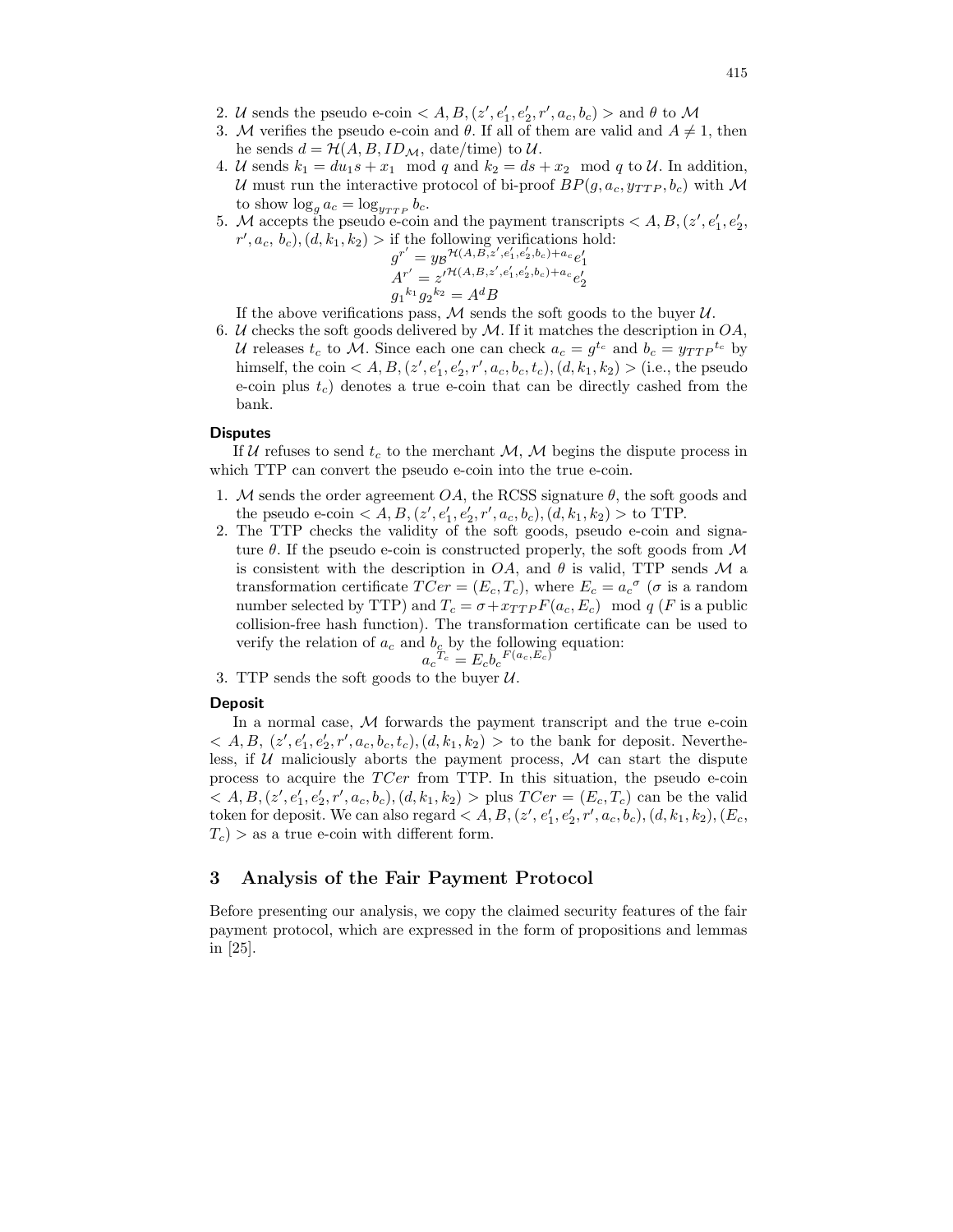**Unforgeability.** No one except U can create his own pseudo e-coin  $\lt A, B, (z', \mathbb{R})$  $e'_1, e'_2, r', a_c, b_c), (d, k_1, k_2) >$ .

Indistinguishability. No one can distinguish between a valid pseudo e-coin and a simulated one without the help of the buyer or TTP.

Convertibility. If  $M$  accepts the pseudo e-coin, it is guaranteed that  $TTP$  can later convert the pseudo e-coins into the true e-coins which can be directly deposited in the bank.

Fairness. If the above unforgeability, indistinguishability and convertibility hold for the proposed payment protocol, it can be guaranteed that at the end of the transaction, the buyer  $U$  can obtain the soft goods if and only if the merchant M can gain the equivalent true e-coin.

Untraceability. No one except  $\mathcal M$  and TTP can confirm the signature  $\theta$ . That means only  $M$  and TTP can be convinced that the order agreement  $OA$  is valid.

Unlinkability. The bank or other parties cannot link a coin  $\lt A, B, (z', e'_1, e'_2, r',$  $a_c, b_c$ ) > to the original owner.

#### Idea of the Colluding Attack

In the fair payment protocol, the merchant  $M$  colludes with his conspirator C. After M receives the pseudo e-coin from the buyer U, M brings the pseudo e-coin to TTP but claims that the trade is between  $\mathcal C$  and  $\mathcal M$ . Then the TTP will convert the e-coin to an equivalent true e-coin for  $\mathcal M$  and send the soft goods to  $\mathcal{C}$ , while  $\mathcal{U}$  will gain nothing. Next we present the attack in details and explain why there is no solution against the attack.

### Attack Details and Explanation

- 1. The malicious merchant M honestly implements the Payment protocol till step 5. After the verifications pass, he halts the protocol. That is, he obtains the valid pseudo e-coin without giving the soft goods.
- 2. Then  $M$  asks his conspirator  $C$  to sign a forged order agreement between  $M$ and  $\mathcal{C}, \theta' = Sign_{RCSS}(\mathcal{C}, \mathcal{M}, TTP, OA')$  where  $OA' = \{ID_{\mathcal{C}}, ID_{\mathcal{M}}, \text{ purchase}\}$  $data/information, goods description, (A, B)$ .
- 3. M starts the Dispute process by sending the order agreement  $OA'$ , the RCSS signature  $\theta'$  on  $OA'$ , the soft goods and the pseudo e-coin  $\lt A, B, (z', e'_1, e'_2, \ldots)$  $r', a_c, b_c$ ,  $(d, k_1, k_2) >$  to TTP. Note that TTP has no way to tell whether  $OA'$  and  $\theta'$  are consistent with the pseudo e-coin or not because of the unlinkability and untraceability. Note that the  $d$  in the pseudo e-coin is  $d =$  $\mathcal{H}(A, B, ID_{\mathcal{M}}, \text{date/time})$  instead of  $d = \mathcal{H}(A, B, ID_{\mathcal{M}}, ID_{\mathcal{U}}, \text{date/time})$ . If d is replaced with  $d = \mathcal{H}(A, B, ID_{\mathcal{M}}, ID_{\mathcal{U}}, \text{date/time})$ , the attack does not work anymore but the unlinkability and untraceability would disappear.
- 4. TTP converts the pseudo e-coin into a true e-coin for  $M$  and forwards the soft goods to  $\mathcal C$ . The buyer  $\mathcal U$  is left without obtaining anything.
- 5. The problem of the fair payment protocol is that the e-money is in the form of digital cash, which is generated with the bank's private key and has no link with the buyer  $U$ . If the e-money is in the digital cheque form that is generated with  $\mathcal{U}$ 's private key, the attack would not work.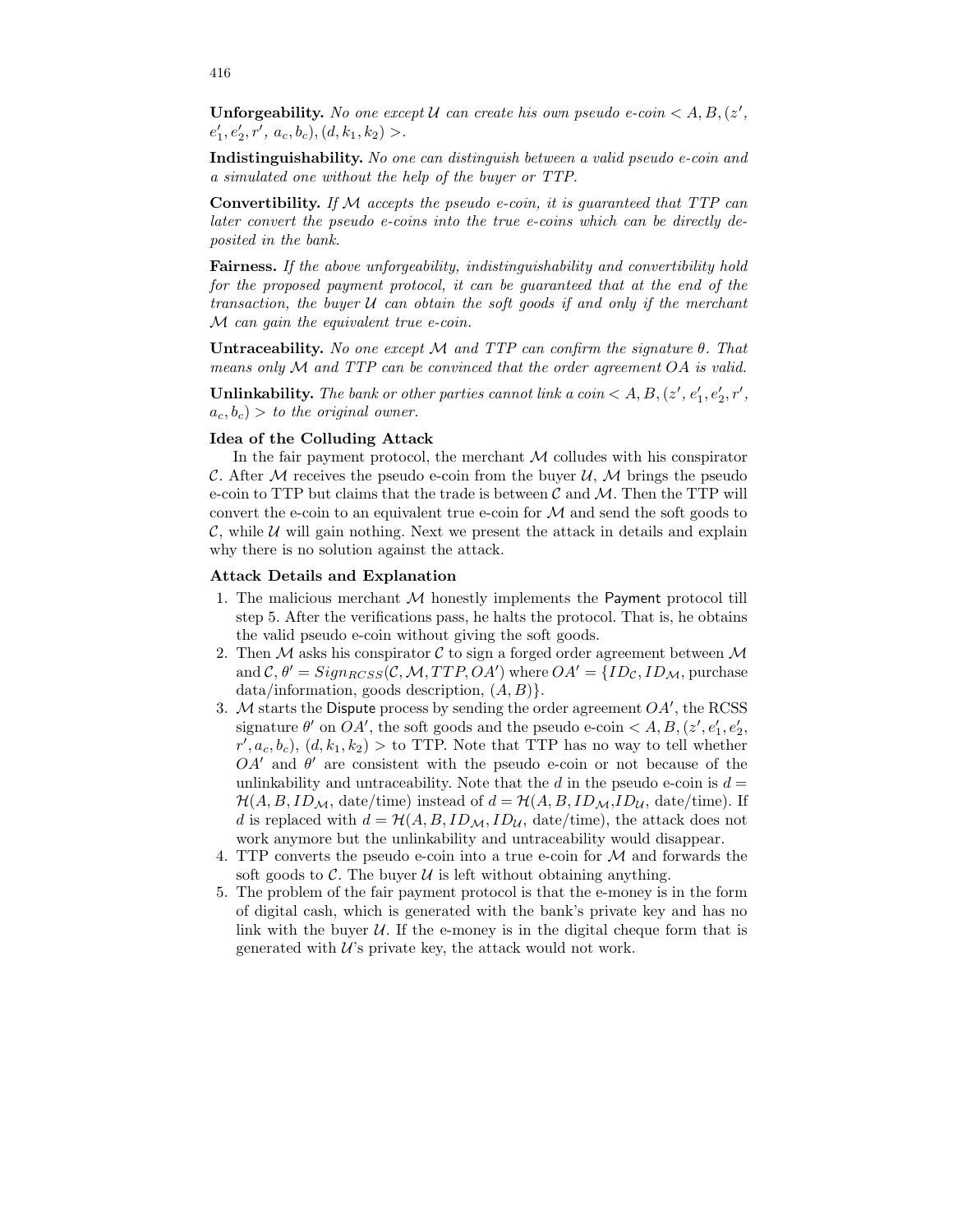6. The protocol cannot be fixed by asking  $\mathcal U$  to sign a pre-contract to indicate that the trade is between  $\mathcal U$  and  $\mathcal M$  or by any other means. The conspirator C can just simulate U by doing everything U does. No one can distinguish C from  $U$  since the money is unlinkable and untraceable.

# 4 Fair Exchange of Digital Signatures

Fair exchange protocols have been studied by many researchers in recent years in [1], [2], [3], [4], [5], [6], [7], [11] [12], [15], [20], [26] and many other papers. Among them, [2], [4] and [5] have the same principle in employing verifiable encryption schemes (VES) of digital signatures. In [4], six schemes are proposed in its sections 4.1, 4.2, 4.3, 4.4, 4.6 and 4.7, respectively. The first three schemes are actually not by VES but by the same method of [7]. The latter three schemes exploit the VES of Guillou-Quisquater signatures, VES of Schnorr signatures and VES of ElGamal signatures, respectively. We describe the latter two here in the same denotations as in [4]. Before our description, we introduce a technique that is the main building-block for the schemes.

# Building-Block  $EQ\_DLOG(m; g_1^x, g_2^x; g_1, g_2)$

 $EQ\_DLOG(m; y_1, y_2; g_1, g_2)$  is a non-interactive proof system for proving  $D\log_{q_1} y_1 = D\log_{q_2} y_2$  without disclosing the value  $x = D\log_{q_1} y_1 = D\log_{q_2} y_2$ . The proof is associated with a message m. Here  $g_1, y_1 \in \text{group } G_1, g_2, y_2 \in$ group  $G_2$ , and at least one of  $G_1$  and  $G_2$  has an unknown order with bit-length l. Let H be a hash function  $\{0,1\}^* \to \{0,1\}^k$  and  $\epsilon > 1$  be a security parameter. The proof  $EQ\_DLOG(m, y_1, y_2; g_1, g_2)$  is implemented as follows.

Prover: randomly choose  $t \in [-2^{\epsilon(l+k)}, 2^{\epsilon(l+k)}]$ , compute  $c = \mathcal{H}(m||y_1||y_2||g_1||g_2||$  $g_1^t||g_2^t$  and  $s = t - cx$  (in integer Z).  $(s, c)$  is the proof/signature of EQ DLOG  $(m; y_1, y_2; g_1, g_2).$ 

Verifier: given  $(s, c)$  and  $(m, y_1, y_2, g_1, g_2)$ , check if  $c = \mathcal{H}(m||y_1||y_2||g_1||g_2||g_1^sy_1^c||$  $g_2^sy_2^c$  and  $s \in [-2^{\epsilon(l+k)}, 2^{\epsilon(l+k)}]$ . If both hold, the verification is passed.

# 4.1 Fair Exchange of Schnorr Signatures

#### Settings

• System parameters: The system parameters are p, q and  $\alpha$ , where p, q are primes and  $q|p-1, \alpha$  is an element of order q of  $\mathbb{Z}_p^*$ .

• TTP: TTP has a pair of public/private keys  $(n, g)$ /(factors of n) for either Naccache-Stern encryption scheme [18] (or Okamoto-Uchiyama encryption scheme [21]). The encryption of M under the public key  $(n, g)$  is  $g^M \mod n$  (or  $h^r g^M$  mod n). M can be computed if the factors of n are known. It is claimed in [4] that both schemes can be adopted but for the sake of simplicity Naccache-Stern encryption scheme is employed.

• Alice: Alice has a pair of public/private keys  $y/a$  for Schnorr signature scheme where  $y = \alpha^a \mod p$ .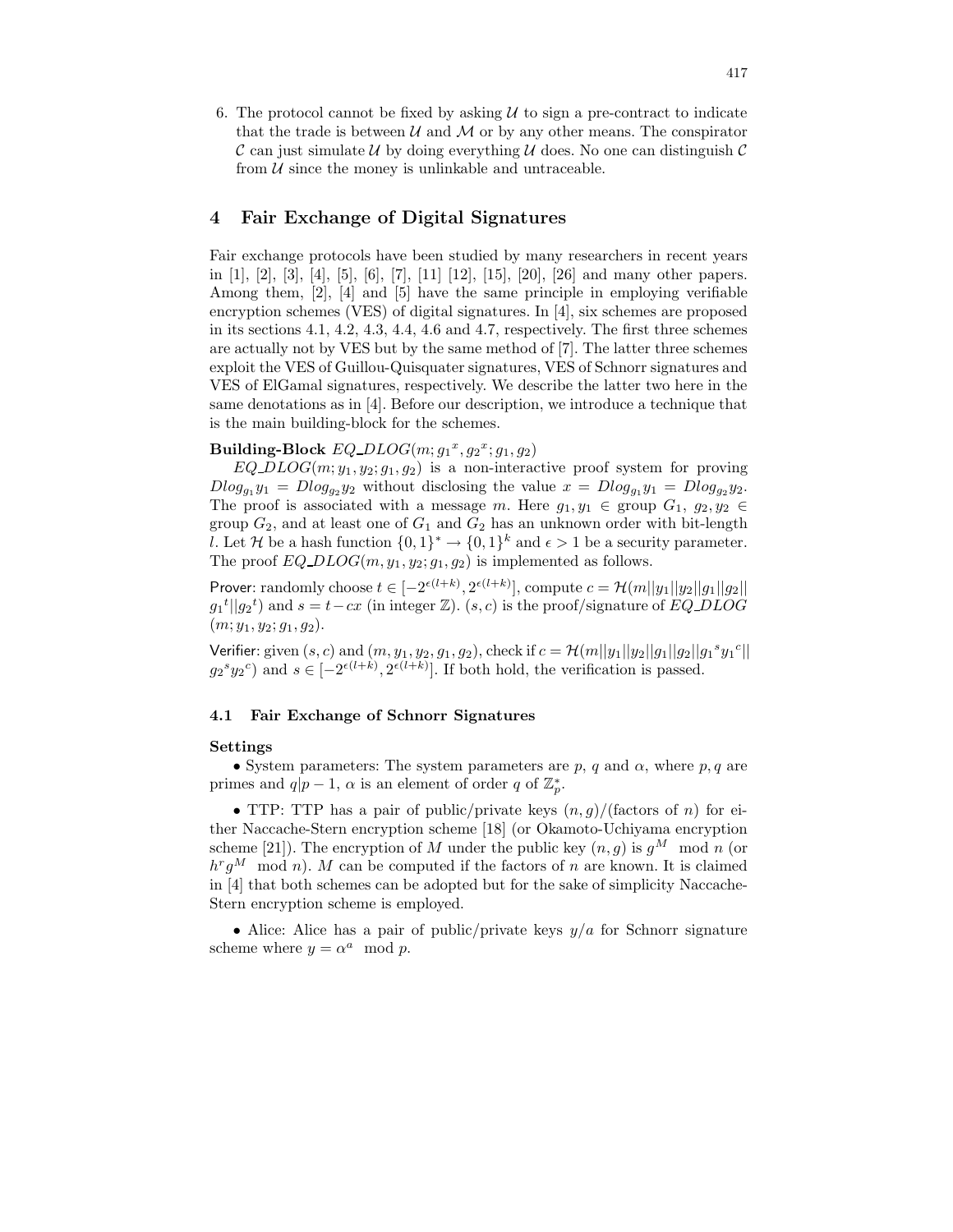• Bob: Bob also has a pair of public/private keys for signature. Bob's signature on message M is denoted by  $\mathbf{S}_{Bob}(M)$ .

• Message:  $m$  is a message, on which Alice and Bob are exchanging their signatures.

### Fair Exchange by Verifiable Encryption

- 1. Alice generates her signature  $\mathbf{S}_{Alice}(m) = (s, e)$ , where  $r = \alpha^k \mod p, e =$  $\mathcal{H}(m||r)$  and  $s = k + ea \mod q$ , for a randomly chosen k from  $\mathbb{Z}_q$ . The verification of  $\mathbf{S}_{Alice}(m)$  is to check if  $e = \mathcal{H}(m||\alpha^s y^{-e})$ . Alice encrypts s with TTP's public key  $(n, g)$  by setting the ciphertext to be  $C = g^s \mod n$ . The e is left in plaintext, from which no one else can compute s. Since Alice knows s, she can implement  $EQ\_DLOG(m; V, C; \alpha, g)$  for  $V = \alpha^s \mod p$ . Then Alice sends the verifiable encryption of  $\mathbf{S}_{Alice}(m)$  to Bob. That is  $(C, e, V)$  plus the proof of EQ\_DLOG $(m, V, C; \alpha, g)$ .
- 2. Bob checks the proof of  $EQ\_DLOG(m; V, C; \alpha, g)$  and  $e = \mathcal{H}(m||Vy^{-e})$ , if valid, sends  $\mathbf{S}_{Bob}(m)$  to Alice, otherwise does nothing.
- 3. Alice verifies Bob's signature and, if valid, sends  $\mathbf{S}_{Alice}(m)$  to Bob.
- 4. If Bob does not receive anything or if Alice's signature is invalid, then he sends the verifiable encryption of  $\mathbf{S}_{Alice}(m)$  and  $\mathbf{S}_{Bob}(m)$  to TTP. This provides a vehicle for TTP to understand whether the protocol was correctly carried out. If this is the case, TTP sends  $\mathbf{S}_{Alice}(m)$  to Bob and  $\mathbf{S}_{Bob}(m)$  to Alice.

### 4.2 Fair Exchange of ElGamal Signatures

The settings are exactly the same as in the fair exchange of Schnorr signatures in Section 4.1. The scheme of fair exchange of ElGamal signatures is as follows.

- 1. Alice generates her signature  $\mathbf{S}_{Alice}(m) = (s, r)$ , where  $r = \alpha^k \mod p$  and  $s = k\mathcal{H}(m) + ar \mod q$ , for a randomly chosen k from  $\mathbb{Z}_q$ . The verification of  $\mathbf{S}_{Alice}(m)$  is to check if  $\alpha^s = r^{\mathcal{H}(m)}y^r$  mod p. Alice encrypts s with TTP's public key  $(n, g)$  by setting the ciphertext to be  $C = g<sup>s</sup> \mod n$ . The r is left in plaintext, from which no one else can compute s. Since Alice knows s, she can implement  $EQ\_DLOG(m; V, C; \alpha, g)$  for  $V = \alpha^s \mod p$ . Then Alice sends the verifiable encryption of  $\mathbf{S}_{Alice}(m)$  to Bob. That is  $(C, r, V)$ plus the proof of  $EQ\_DLOG(m; V, C; \alpha, g)$ .
- 2. Bob checks the proof of  $EQ\_DLOG(m; V, C; \alpha, g)$  and  $V = r^{\mathcal{H}(m)}y^r \mod p$ , if valid, sends  $\mathbf{S}_{Bob}(m)$  to Alice, otherwise does nothing.
- 3. Alice verifies Bob's signature and, if valid, sends  $\mathbf{S}_{Alice}(m)$  to Bob.
- 4. If Bob does not receive anything or if Alice's signature is invalid, then he sends the verifiable encryption of  $\mathbf{S}_{Alice}(m)$  and  $\mathbf{S}_{Bob}(m)$  to TTP. This provides a vehicle for TTP to understand whether the protocol was correctly carried out. If this is the case, TTP sends  $\mathbf{S}_{Alice}(m)$  to Bob and  $\mathbf{S}_{Bob}(m)$  to Alice.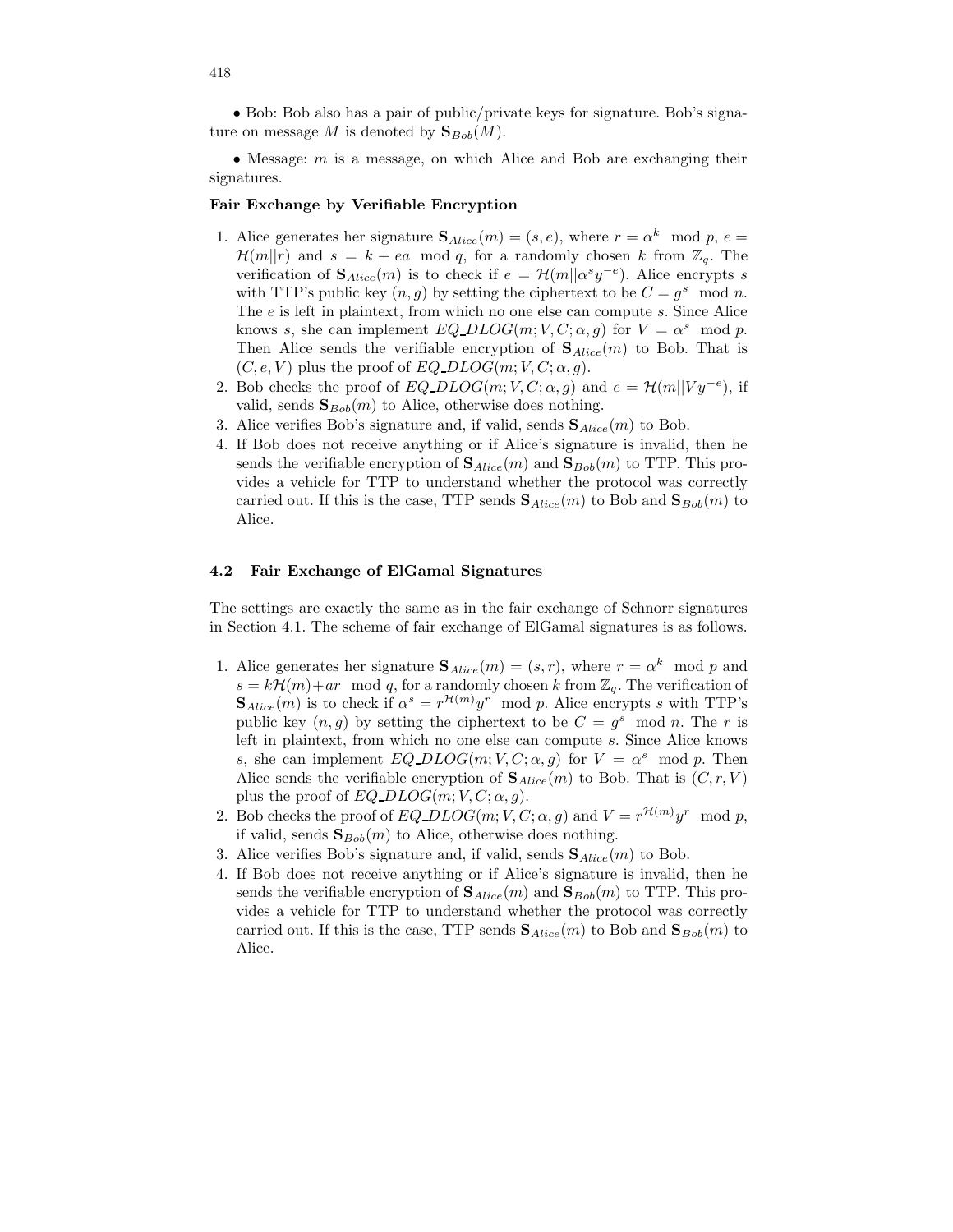# 5 Colluding Attacks and Countermeasures

# 5.1 A Feature of Digital Signatures

The digital signatures we consider here are those that consist of two parts, such as the  $(s, e)$  of Schnorr scheme, the  $(s, r)$  of ElGamal scheme, the  $(d, D)$  of Guillou-Quisquater scheme and similar signatures of many other schemes. Let us denote a signature on message m with public/private keys  $PK/SK$  by  $(X, Y)$ , and the verification formula of the signature by

$$
\mathbf{Vef}(m, X, Y, PK) = 1\tag{1}
$$

The security requirement of digital signature demands that, for given  $PK$ , it is infeasible to compute m and  $(X, Y)$  such that (1) holds without knowing SK. (That is the unforgeability in passive attack model. In active attack model, the security requirment is that it is infeasible to forge a valid signature without knowing SK even given a signing oracle.) However, the following feature is not prohibited for the security of signatures, while it plays an important role in our colluding attack.

**Feature.** Given  $m, (X, Y), PK$  that satisfy (1), it is easy to find  $Y' \neq Y$ and  $PK' \neq PK$  such that  $\text{Vef}(m, X, Y', PK') = 1$  without knowing SK.

**Schnorr Signature.** Given a signature  $(s, e)$  on message m such that  $e =$  $\mathcal{H}(m||\alpha^sy^{-e}),$  we can always find  $e' \neq e$  and  $y' \neq y$  such that  $e' = \mathcal{H}(m||\alpha^sy'^{-e'}).$ We just take  $e' = \mathcal{H}(m||\alpha^s \alpha^t)$  for a randomly chosen  $t \in \mathbb{Z}_q$ , and then set  $x' = -t/e' \mod q$  and  $y' = \alpha^{x'} \mod p$ . Hence Schnorr signatures have the feature.

ElGamal Signature. Given a signature  $(s, r)$  on message m such that  $\alpha^s =$  $r^{\mathcal{H}(m)}y^r$  mod p, we can find  $r' \neq r$  and  $y' \neq y$  such that  $\alpha^s = r'^{\mathcal{H}(m)}y'^{r'}$ mod p. We take  $r' = (\alpha^s / \alpha^t)^{(1 / H(m) \mod q)}$  for a randomly chosen  $t \in \mathbb{Z}_q$ , and then set  $x' = t/r' \mod q$  and  $y' = \alpha^{x'} \mod p$ . Hence ElGamal signatures have the feature.

**Guillou-Quisquater Signature.** In Guillou-Quisquater scheme,  $n = pq$  is generated by a trusted center, where  $p$  and  $q$  are safe primes. A large prime  $v$  is selected, and n and v are published as system parameters. The  $p$ , q are recommended to be destroyed after that. (It is also allowed that  $n$  is generated by each signer. In that case different signer has different  $n, v$ .) The public/private keys  $J/B$  have relation  $B^vJ = 1 \mod n$ . A signature  $(d, D)$  can be generated with the private key B by setting  $T = r^v$ ,  $d = \mathcal{H}(m||T)$  and  $D = rB^d$ , where r is randomly chosen from  $\mathbb{Z}_n$ . The verification of  $(d, D)$  is  $d = \mathcal{H}(m||D^vJ^d)$ . To generate  $d' \neq d, J' \neq J$  such that  $d' = \mathcal{H}(m||D^v J'^{d'})$  is not as simple as the problems for Schnorr and ElGamal signatures. We cannot solve the problem of computing the  $d'$ th-root mod n since the factorization of n is not known.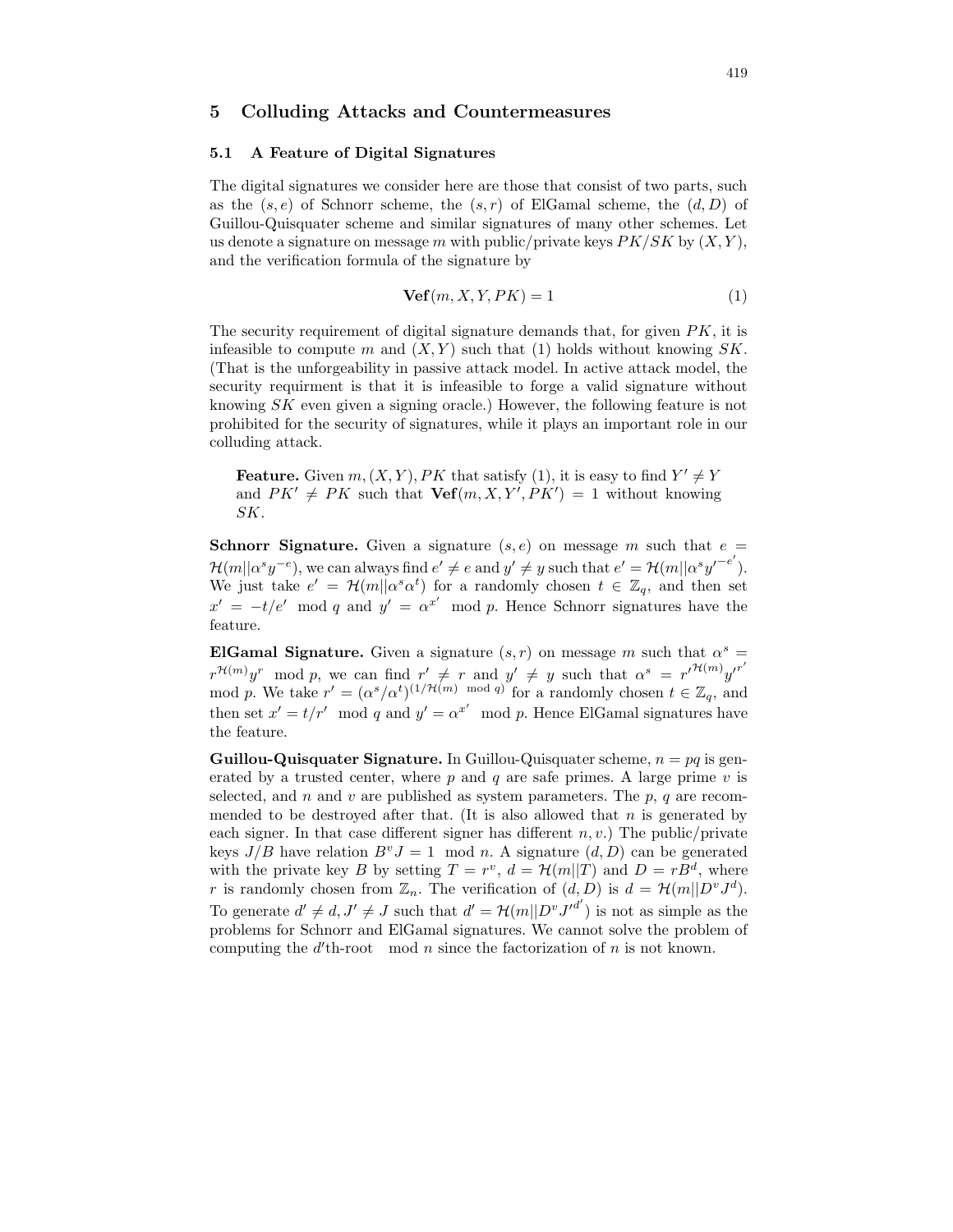#### 5.2 Attack to Fair Exchange of Schnorr and ElGamal Signatures

### Attack to Fair Exchange of Schnorr Signature by Dishonest Bob

- 1. Alice generates her signature  $\mathbf{S}_{Alice}(m) = (s, e)$ , where  $e = \mathcal{H}(m||r)$  and  $s = k + ea \mod q$  for randomly chosen  $k \in \mathbb{Z}_q$  and  $r = \alpha^k \mod p$ . The verification formula of  $\mathbf{S}_{Alice}(m)$  is  $e = \mathcal{H}(m||\alpha^s y^{-e})$ . Alice encrypts s with TTP's public key  $(n, g)$  by setting the ciphertext to be  $C = g<sup>s</sup> \mod n$ . Then she implements  $EQ\_DLOG(m; V, C; \alpha, g)$  for  $V = \alpha^s \mod p$  and  $C = g^s$ mod n. After that Alice sends the verifiable encryption of  ${\bf S}_{Alice}(m)$  to Bob, i.e.,  $(C, e, V)$  plus the proof of EQ DLOG $(m, V, C; \alpha, g)$ .
- 2. Bob checks the proof of  $EQ\_DLOG(m; V, C; \alpha, g)$  and  $e = \mathcal{H}(m||Vy^{-e})$ , if valid, halts the protocol. Then he computes  $e', y'$  such that  $e' = \mathcal{H}(m||Vy'^{-e'}),$ i.e.,  $e' = \mathcal{H}(m||V\alpha^t)$  for  $t \in_R \mathbb{Z}_q$  and  $y' = \alpha^{(-t/e' \mod q)} \mod p$ , and asks his conspirator Cathy to register  $y'$  as her public key. Bob can ask Cathy to sign  $(C, e', V)$  and any other things that could be signed by Alice for any possible authentication.
- 3. Bob sends  $(C, e', V)$ , the proof of  $EQ\_DLOG(m; V, C; \alpha, g)$  and  $\mathbf{S}_{Bob}(m)$  to TTP and claims that the exchange is between Cathy and Bob.
- 4. TTP first verifies the proof of  $EQ\_DLOG(m; V, C; \alpha, g)$ , then decrypts s and verifies whether  $(s, e')$  is a valid signature of Cathy and whether  $\mathbf{S}_{Bob}(m)$  is a valid signature of Bob. If all the verifications pass, TTP sends  ${\bf S}_{Cath}(m)$  =  $(s, e')$  to Bob and  $\mathbf{S}_{Bob}(m)$  to Cathy. Hence Bob obtains Alice's signature  $(s, e)$  without Alice obtaining anything.

# Attack to Fair Exchange of ElGamal Signature by Dishonest Bob

- 1. Alice generates her signature  $\mathbf{S}_{Alice}(m) = (s, r)$ , where  $r = \alpha^k \mod p$  and  $s = k\mathcal{H}(m) + ar \mod q$  for a randomly chosen k from  $\mathbb{Z}_q$ . The verification formula of  $\mathbf{S}_{Alice}(m)$  is  $\alpha^s = r^{\mathcal{H}(m)}y^r \mod p$ . Alice encrypts s with TTP's public key  $(n, g)$  by setting the ciphertext to be  $C = g^s \mod n$ . Then she implements  $EQ\_DLOG(m; V, C; \alpha, g)$  for  $V = \alpha^s \mod p$ . Finally Alice sends the verifiable encryption of  $\mathbf{S}_{Alice}(m)$  to Bob, which is  $(C, r, V)$ plus the proof of  $EQ\_DLOG(m; V, C; \alpha, g)$ .
- 2. Bob checks the proof of  $EQ\_DLOG(m; V, C; \alpha, g)$  and  $\alpha^s = r^{\mathcal{H}(m)}y^r \mod p$ , if valid, halts the protocol. Then he computes r', y' such that  $\alpha^s = {r'}^{\mathcal{H}(m)}{y'}^{r'}$ mod p, i.e.,  $r' = (V/\alpha^t)^{(1/\mathcal{H}(m) \mod q)}$  for  $t \in_R \mathbb{Z}_q$  and  $y' = \alpha^{(t/r' \mod q)}$ mod p, and asks his conspirator Cathy to register  $y'$  as her public key. Bob can ask Cathy to sign  $(C, r', V)$  and any other things that could be signed by Alice for authentication.
- 3. Bob sends  $(C, r', V)$ , the proof of  $EQ\_DLOG(m; V, C; \alpha, g)$  and  $\mathbf{S}_{Bob}(m)$  to TTP and claims that the exchange is between Cathy and Bob.
- 4. TTP first verifies the proof of  $EQ\_DLOG(m; V, C; \alpha, q)$ , then decrypts s and verifies if  $(s, r')$  is a valid signature of Cathy and if  $\mathbf{S}_{Bob}(m)$  is a valid signature of Bob. If the verifications all pass, TTP sends  ${\bf S}_{Cathy}(m) = (s, r')$ to Bob and  $\mathbf{S}_{Bob}(m)$  to Cathy. Hence Bob obtains Alice's signature  $(s, r)$ without Alice obtaining anything.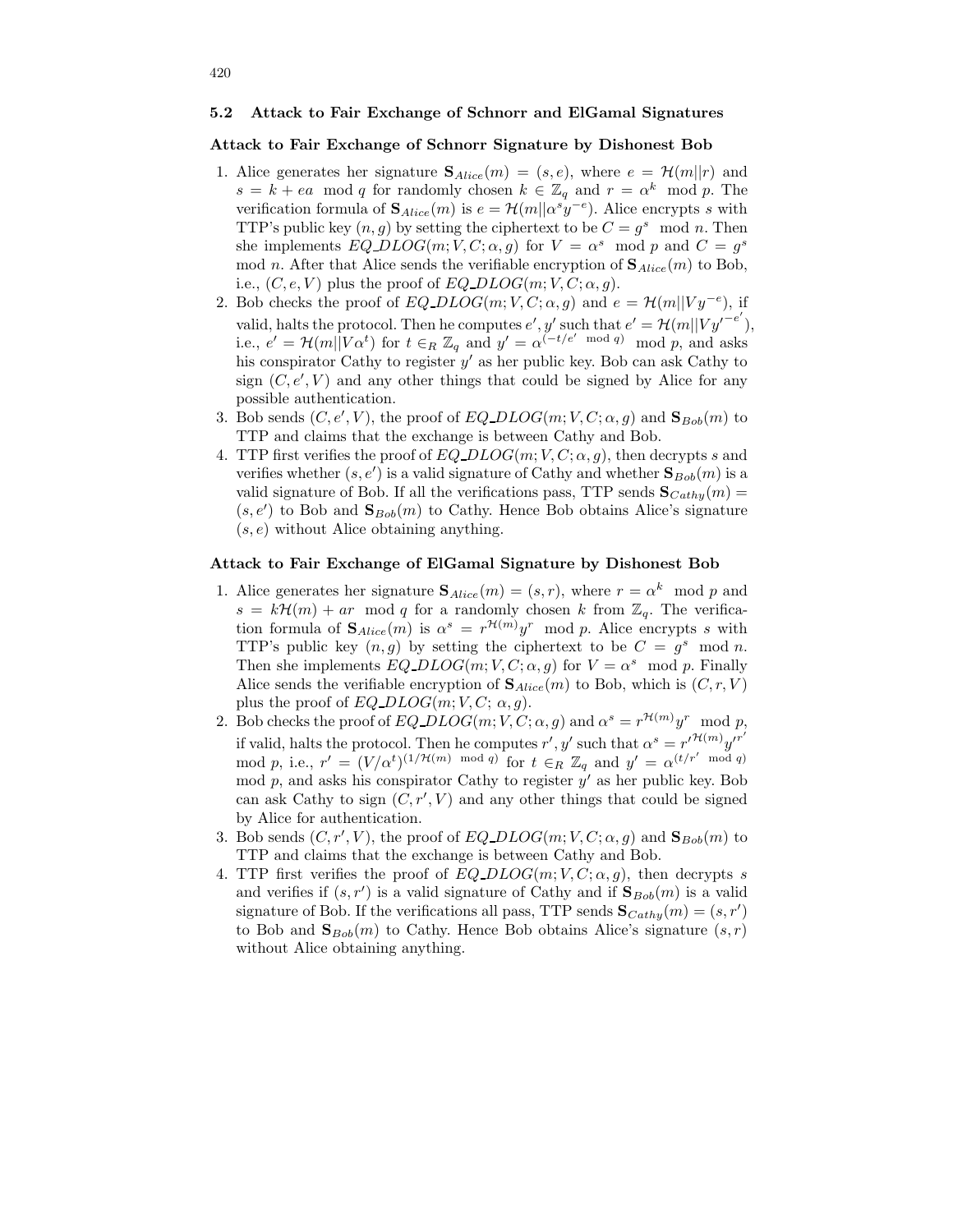For some applications it is possible that message  $m$  implies the two parties to be Alice and Bob instead of Cathy and Bob. However TTP is not supposed to semantically understand the content of  $m$ . TTP only confirms that the  $m$  in the  $EQ\_DLOG$  proof is identical to the m in the signatures.

### 5.3 Countermeasures

Before presenting our countermeasure, we show an interesting fact that the attack does not apply to DSA signatures. In DSA scheme, a signature  $(s, r)$  under public key y satisfies  $r^s = \alpha^{\mathcal{H}(m)} y^r \mod p$ . Although it is also simple to compute r', y' such that  $r'^s = \alpha^{\mathcal{H}(m)} y^{r'}$  mod p, the attack does not work anymore because the commitment V is different from that of ElGamal signatures. In El-Gamal scheme  $V = \alpha^s$  while in DSA  $V = r^s$ . Therefore, in DSA the proof is EQ  $DLOG(m; V, C; r, g)$ . Recall that the proof of EQ  $DLOG(m; V, C; r, g)$ is  $(c, \sigma)$  satisfying  $c = \mathcal{H}(m||V||C||r||g||r^{\sigma}V^{c}||g^{\sigma}C^{c})$ . That is, r is included in the verification of  $(c, \sigma)$ . An  $r' \neq r$  would make  $(c, \sigma)$  fail to pass the verification. Forging a new proof of  $EQ\_DLOG(m;V,C;r',g)$  is impossible since it is equivalent to knowing s.

Now it is easy to see that the countermeasure is quite simple: Alice includes her ID (or her public key) into the proof, i.e.,  $EQ\_DLOG(m||ID_{Alice}; V, C; \alpha, g)$ . Even better, she includes more detailed information  $\mathcal I$  about the exchange in the proof, i.e.,  $EQ\_DLOG(m||\mathcal{I}; V, C; \alpha, g)$ . In such case,  $\mathcal{I}$  is like a label that cannot be removed and replaced. While attaching  $S_{Alice}(\mathcal{I})$  is like a label stick from outside and can be replaced, and therefore is useless. The ASW fair exchange scheme in [2] is not subject to the attack since a similar label is adopted.

Such label technique would destroy the untraceability and unlinkability, therefore cannot be adopted to fix the fair payment protocol.

### 6 Conclusions

In this paper we present a colluding attack to breach the fairness of an untraceable fair payment protocol and two schemes of fair exchange of digital signatures. Their fairness actually has no problem in the situation where only the entities described in the protocols exist. The cryptographic techniques employed are also secure and efficient. However, the security flaws appear if we consider the real situation where more entities exist.

As many security experts have pointed out, security does not equal to cryptography and good cryptographic algorithms do not automatically guarantee the security of application systems. Every component is secure does not necessarily mean that the whole system is secure. For complex systems, security should be studied under various attacks from various angles very carefully. It takes long time and big effort before being able to make an assertion.

Another viewpoint reflected from the result of this paper is that the concrete implementation is very critical to security. We show that a tiny difference, such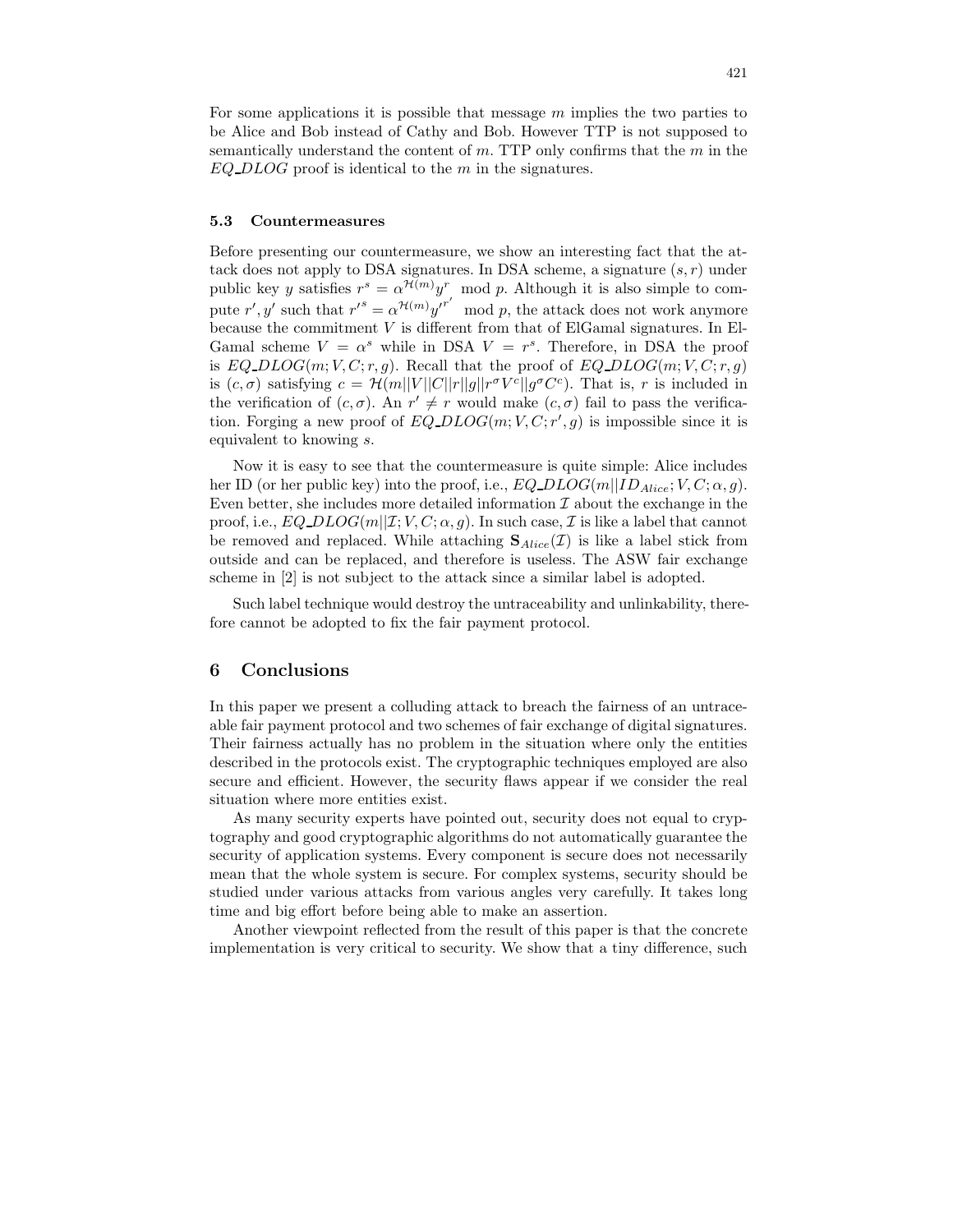as whether to include r in  $EQ\_DLOG(m; V, C; r, g)$ , could make a big difference in security. Hence engineers who implement the security schemes should be very carefully in following every step of the schemes.

# References

- 1. N. Asokan, M. Schunter, and M. Waidner, "Optimistic protocol for fair exchange", Proceedings of the 4th ACM Conference on Computer and Communication Security, pp. 8-17, ACM Press, 1997.
- 2. N. Asokan, V. Shoup, and M. Waidner, "Optimistic fair exchange of digital signatures", Advances in Cryptology - Proceedings of Eurocrypt'98, LNCS 1403, pp. 591-606, Springer-Verlag, 1998.
- 3. N. Asokan, V. Shoup and M. Waidner, "Asynchronous protocols for optimistic fair exchange", Proceedings of the 1998 IEEE Symposium on Security and Privacy, IEEE Computer Press, Oakland, CA, 1998.
- 4. G. Ateniese, "Efficient verifiable encryption and fair exchange of digital signatures", Proceedings of the 6th ACM Conference on Computer and Communications Security (CCS), pp. 138-146, 1999.
- 5. F. Bao, R. H. Deng and W. Mao, "Efficient and practical fair exchange protocols with off-line TTP", Proceedings of 1998 IEEE Symposium on Security and Privacy, pp. 77-85, IEEE Computer Press, 1998.
- 6. M. Ben-Or, O. Goldreich, S. Micali and R. Rivest, "A fair protocol for signing contracts", IEEE Transactions on Information Theory, IT-36(1):40–46, January 1990.
- 7. C. Boyd and E. Foo, "Off-line fair payment protocols using convertible signature", Proceedings of Asiacrypt'98, LNCS 1514, pp. 271-285, Springer-Verlag, 1998.
- 8. S. Brands, "Untraceable off-line cash in wallets with observers", Proceedings of Crypto'93, LNCS 773, pp. 302-318, Springer-Verlag, 1993.
- 9. D. Chaum, "Blind signature for untraceable payments", Advances in Cryptology – Proc. of Crypto'82, Plenum Press, pp. 199-03, 1983.
- 10. D. Chaum, "Designated confirmer signatures", Proceedings of Eurocrypt'94, LNCS 950, pp. 86-91, Springer-Verlag, 1994.
- 11. L. Chen, "Efficient fair exchange with verifiable confirmation of signatures", Proceedings of Asiacrypt'98, LNCS 1514, pp. 286-299, Springer-Verlag, 1998.
- 12. R. H. Deng, L. Gong, A. A. Lazar and W. Wang, "Practical protocol for certified electronic mail", Journal of Network and Systems Management, 4(3), pp. 279-297, 1996.
- 13. S. Even, O. Goldreich and A. Lempel, "A randomized protocol for signing contracts", CACM, Vol. 28, No. 6, pp.637-647, 1985.
- 14. T. ElGamal, "A public key cryptosystem and a signature scheme based on discrete logarithms", IEEE Transactions on Information Theory, IT-31(4):469-472, 1985.
- 15. M. K. Franklin and M. K. Reiter, "Fair exchange with a semi-trusted third party", Proceedings of the 4th ACM Conferences on Computer and Communications Security, pp. 1-5, April 1-4, 1997, Zurich, Switzerland.
- 16. A. Fujioka, T. Okamoto and K. Ohta, "Interactive bi-proof systems and undeniable signature schemes", Proceedings of Eurocrypt'91, LNCS 547, pp. 243-256, Springer-Verlag, 1992.
- 17. L. C. Guillou and J. J. Quisquater, "A paradoxical identity-based signature scheme resulting from zero-knowledge", Advances in Cryptology - Crypto'88, LNCS 403, Springer-Verlag, pp. 216-231.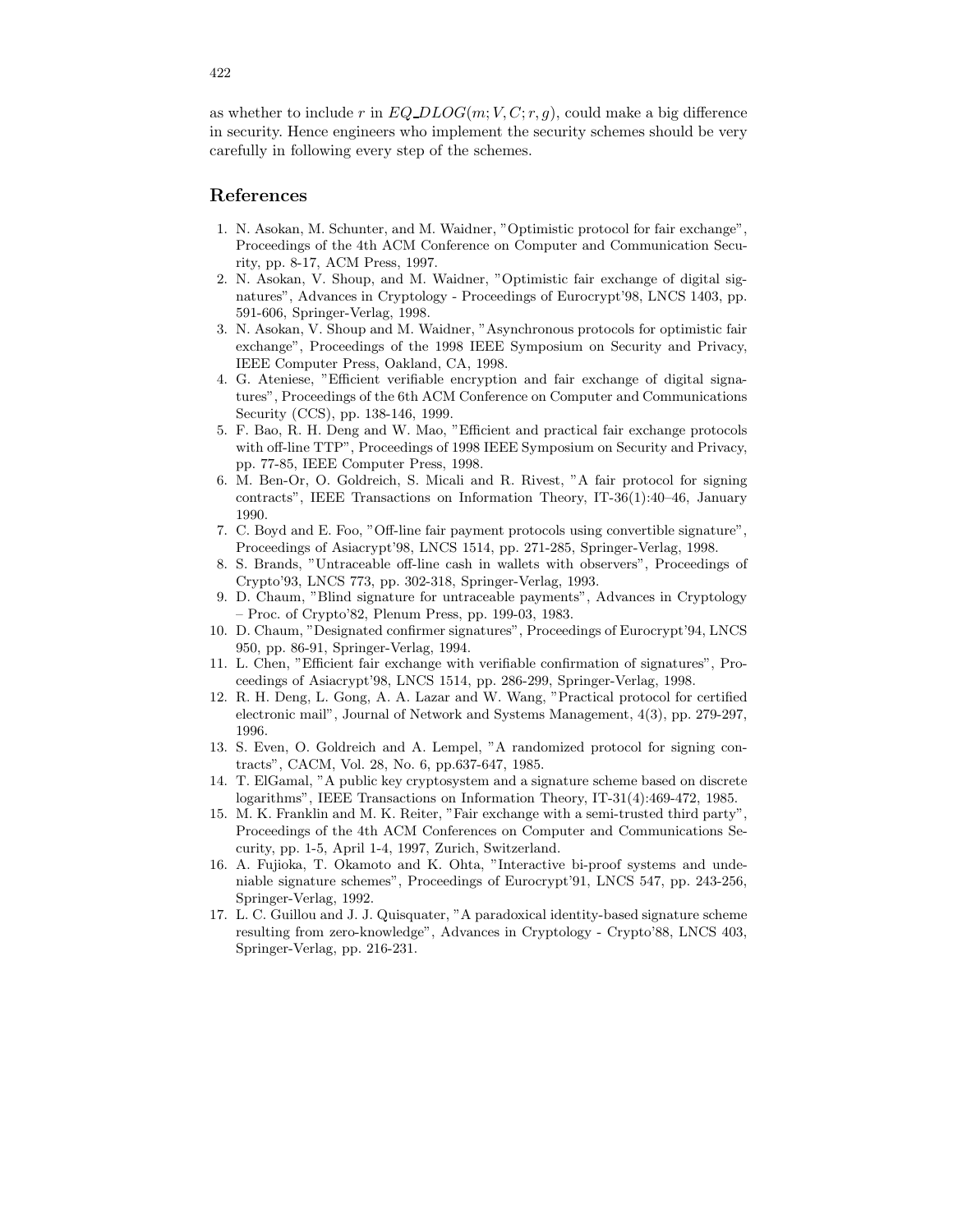- 18. D. Naccache and J. Stern, "A new public key cryptosystem based on higher residues", Proceedings of the 5th ACM Conference on Computer and Communications Security (CCS), pp. 59-66, 1998.
- 19. M. Michels and M. Stadler, "Generic constructions for secure and efficient confirmer signature schemes", Proceedings of Eurocrypt'98, LNCS 1403, pp. 406-421, Springer-Verlag, 1998.
- 20. T. Okamoto and K.Ohta, "How to simultaneously exchange secrets by general assumption", Proceedings of 2nd ACM Conference on Computer and Communications Security, pp. 184-192, 1994.
- 21. T. Okamoto and S. Uchiyama, "A new public key cryptosystem as secure as factoring", Proceedings of Eurocrypt'98, LNCS 1403, Springer-Verlag, pp. 308-318, 1998.
- 22. C. Pomerance, "On the Role of Smooth Numbers in Number Theoretic Algorithms." In Proc. Internat. Congr. Math., Zrich, Switzerland, 1994, Vol. 1 (Ed. S. D. Chatterji). Basel: Birkh?user, pp. 411-422, 1995.
- 23. C. P. Schnorr, "Efficient signature generation for smart cards", Proceedings Crypto'89, LNCS, Springer-Verlag, pp.225-232, 1990.
- 24. M. Stadler, "Publicly verifiable secret sharing", Proceedings of Eurocrypt'96, LNCS 1070, Springer-Verlag, pp.190-199, 1996
- 25. C.-H. Wang, "Untraceable fair network payment protocols with off-line TTP", Proceedings of Asiacrypt 2003, LNCS 2894, pp. 173-187, Springer-Verlag, 2003.
- 26. J. Zhou and D. Gollmann, "A fair non-repudiation protocol", Proceedings of the 1996 IEEE Symposium on Security and Privacy, IEEE Computer Press, pp. 55-61, Oakland, CA, 1996.

# A Restrictive Confirmation Signature Scheme

In [25], RCSS is designed as follows.

- **System Setup.** The parameters p, q and q, where p, q are primes such that  $q|p-1$  and g is an element of  $\mathbb{Z}_p^*$  of order q.  $F_1, F_2$  are two collision resistant functions. The private/public key pairs of the signer  $S$ , the confirmer  $C$ , the recipient R and the verifier V are  $(x_S, y_S^{x_S} \mod p)$ ,  $(x_C, y_C^{x_C} \mod p)$ ,  $(x_R, y_R^{x_R} \mod p)$  and  $(x_V, y_V^{x_V} \mod p)$ , respectively.
- Signing Protocol. Assume the signer has signed an undeniable signature  $(a, b, \delta)$  on message m related to the confirmer's public key, i.e.,  $a = g^t$ mod  $p, b = yC^t \mod p$  and  $\delta = (F_1(m||a)+b)^{x_S} \mod p$ , where t is randomly chosen by  $S$ . For delegating  $C$  the ability of confirming this signature, the signer randomly selects  $k, u, v_1, v_2$  and constructs a proof of

$$
(w, z, u, v_1, v_2) = Proof_{DVLogEQ}(c, g, y_S, F_1(m||a) + b, \delta, y_V),
$$

where  $c = (c_1||c_2), c_1 = g^uy_V^{v_1} \mod p, c_2 = g^uy_C^{v_2} \mod p, w = F_2(c||g||y_S||)$  $F_1(m||a) + b||\delta||g^k|| (F_1(m||a) + b)^k)$  and  $z = k - x_S(w + u) \mod q$ . Thus, the RCSS on m denotes  $Sign_{RCSS}(S, C, V, m) = (a, b, u, v_1, v_2, w, z, \delta).$ 

– **Proof by the Signer.** The confirmer  $C$  also plays the role of the recipient R. That means C will be convinced that he is able to prove the validity